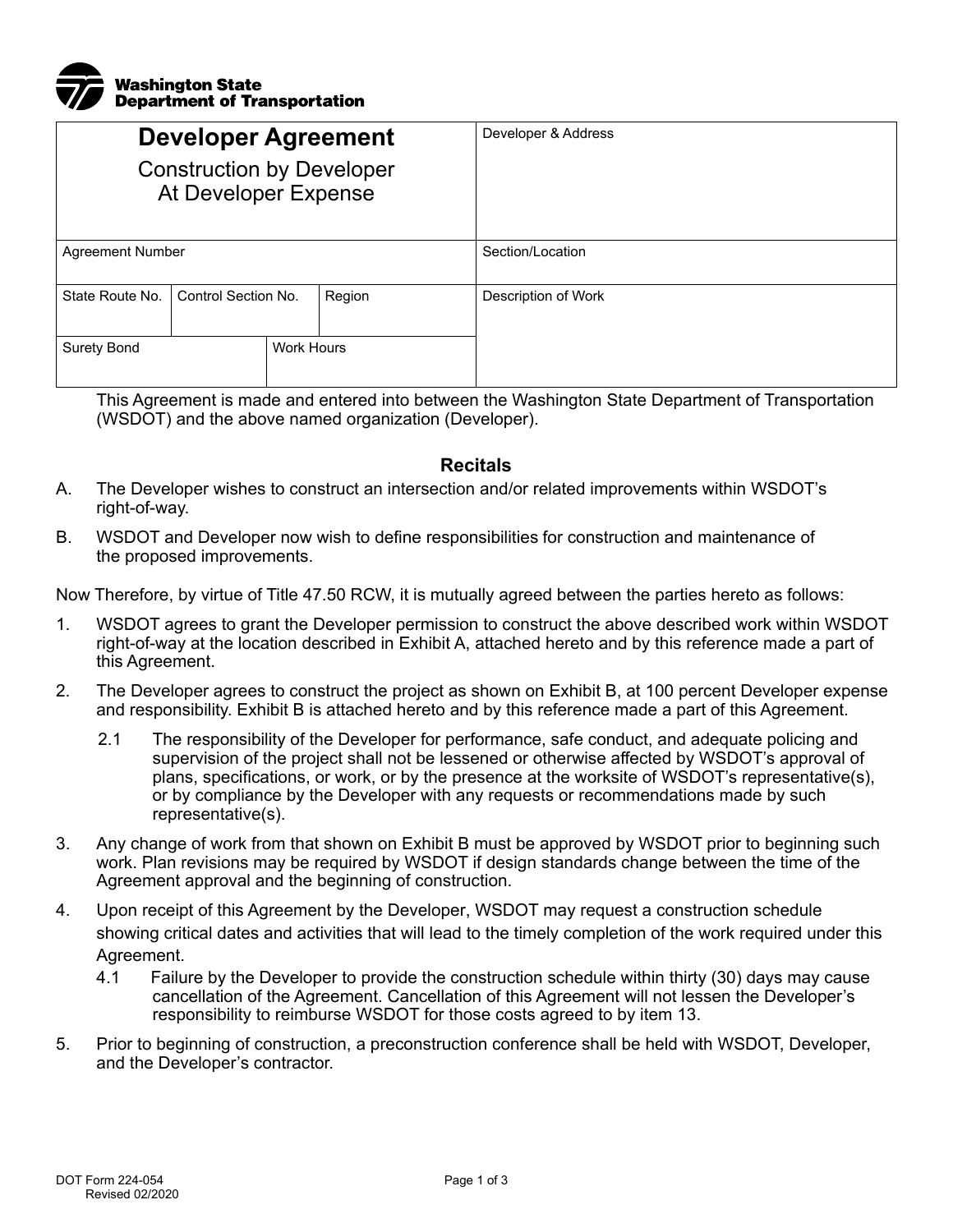- 6. Should the Developer choose to perform the work outlined herein with other than its own forces, a representative of the Developer shall be present at all times unless otherwise agreed to by the Region Administrator. All contact between WSDOT and Developer's contractor shall be through the representative of the Developer. Where the Developer chooses to perform the work with its own forces, it may elect to appoint one of its own employees engaged in the construction as its representative. Failure to comply with this provision shall be grounds for restricting any further work by the Developer within WSDOT right-of-way, until said requirement is met.
	- 6.1 The Developer, at its own expense, shall adequately police and supervise all work on the above described project by itself, its contractor(s), subcontractor(s), agent(s), and others, so as to not endanger or injure any person or property.
- 7. Work within WSDOT right-of-way shall be restricted to the above specified hours and no work shall be allowed on the right-of-way Saturdays, Sundays, or Holidays, unless otherwise authorized by WSDOT.
- 8. In the construction and/or maintenance of this facility, the Developer shall comply with the "Manual on Uniform Traffic Control Devices for Streets and Highways," current edition. Any closures or restrictions of the highway shall require a WSDOT approved traffic control plan.
- 9. All material and workmanship shall conform to the Washington State Department of Transportation Standard Specifications for Road, Bridge, and Municipal Construction, current edition, and shall be subject to inspection by WSDOT.
- 10. All disturbed right-of-way shall be seeded, fertilized, mulched, and protected from erosion.
- 11. The Developer shall provide an executed surety bond acceptable to WSDOT in the amount stated above. the bond shall:
	- a. Be signed by a surety that is registered with the Washington State Insurance Commissioner and appears on the current authorized list published by the Office of the Insurance Commissioner.
	- b. Be conditioned upon faithful performance of the Agreement.
	- c. Guarantee that the surety shall indemnify and defend WSDOT against any loss resulting from the Developer's failure to faithfully perform all the terms under this Agreement.
	- d. Guarantee that the Developer or the contractor of the Developer shall pay all laborers, mechanics, subcontractors, and materialmen, or any person who provides supplies or provisions for carrying out the work.
	- e. The surety bond shall remain in full force and effect until released in writing by WSDOT.
	- f. WSDOT will recover from the Developer and its sureties such damages as WSDOT may sustain by reason of the Developer's failure to comply with the provisions of this Agreement.
- 12. The Developer shall obtain and keep in force for the duration of the work under this Agreement, public liability and property damage insurance with companies or through sources approved by the State Insurance Commissioner pursuant to Title 48 RCW. WSDOT shall be specifically named as an insured in a policy with the same company which insures the Developer or by an endorsement to an existing policy. The amount of coverage shall be not less than a single limit of \$1,000,000 for bodily injury, including death and property damage per occurrence. The Developer shall furnish WSDOT proof of insurance prior to undertaking any work covered by this Agreement.
- 13. The Developer shall reimburse WSDOT for all actual direct and related indirect costs necessitated by this Agreement. Such costs include, but are not limited to, agreement preparation, plan review, and construction inspection.
	- 13.1 The Developer agrees to make payment for the work to be done by WSDOT within thirty (30) days from receipt of billing from WSDOT. Payment not made within thirty (30) days after receipt of billings shall bear interest at the rate of one percent per month or fraction thereof until paid pursuant to RCW 43.17.240.